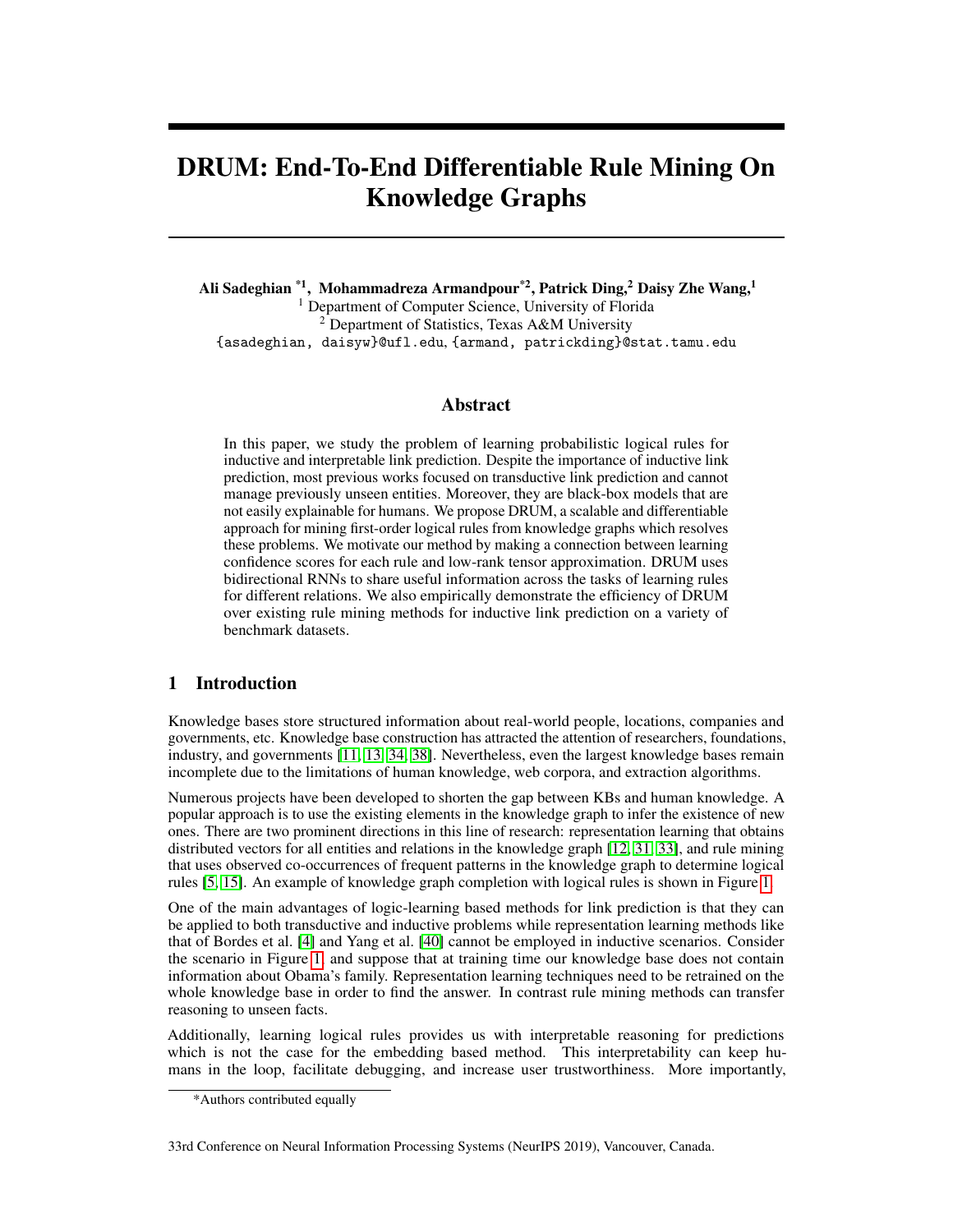rules allow domain knowledge transfer by enabling the addition of extra rules by experts, a strong advantage over representation learning models in scenarios with little or low-quality data.

Mining rules have traditionally relied on predefined statistical measures such as support and confidence to assess the quality of rules. These are fixed heuristic measures, and are not optimal for various use cases in which one might want to use the rules. For example, using standard confidence is not necessarily optimal for statistical relational learning. Therefore, finding a method that is able to simultaneously learn rule structures as well as appropriate scores is crucial. However, this is a challenging task because the method needs to find an optimal structure in a large discrete space and simultaneously learn



Figure 1: Using logical rules for knowledge base reasoning

proper score values in a continuous space. Most previous approaches address parts of this problem [9, 20, 22, 39] but are not able to learn both structure and scores together, with the exception of Yang et al. [41].

In this paper we propose DRUM, a fully differentiable model to learn logical rules and their related confidence scores. DRUM has significant importance because it not only addresses the aforementioned challenges, but also allows gradient based optimization to be employed for inductive logic programming tasks.

Our contributions can be summarized as: 1) An end-to-end differentiable rule mining model that is able to learn rule structures and scores simultaneously; 2) We provide a connection between tensor completion and the estimation of confidence scores; 3) We theoretically show that our formulation is expressive enough at finding the rule structures and their related confidences; 4) Finally, we demonstrate that our method outperforms previous models on benchmark knowledge bases, both on the link prediction task and in terms of rule quality.

## 2 Problem Statement

**Definitions** We model a knowledge graph as a collection of facts  $G = \{(s, r, o) | s, o \in \mathcal{E}, r \in \mathcal{R}\}\,$ where  $\mathcal E$  and  $\mathcal R$  represent the set of entities and relations in the knowledge graph, respectively.

A first order logical rule is of the form  $\mathbf{B} \Longrightarrow H$ , where  $\mathbf{B} = \bigwedge_i B_i(\cdots)$  is a conjunction of atoms  $B_i$ , e.g.,  $livesIn(\cdot, \cdot)$ , called the *Body*, and H is a specific predicate called the head. A rule is *connected* if every atom in the rule shares at least one variable with another atom, and a rule is *closed* if each variable in the rule appears in at least two atoms.

Rule Mining We address the problem of learning first-order logical Horn clauses from a knowledge graph. In particular we are interested in mining closed and connected rules. These assumptions ensure finding meaningful rules that are human understandable. Connectedness also prevents finding rules with unrelated relations.

Formally, we aim to find all  $T \in \mathbb{N}$  and relations  $B_1, B_2, \cdots, B_T, H$  as well as a *confidence value*  $\alpha \in \mathbb{R}$ , where:

$$
B_1(x, z_1) \wedge B_2(z_1, z_2) \wedge \cdots \wedge B_r(z_{r-1}, y) \implies H(x, y) : \alpha,
$$
 (1)

where,  $z_i$ s are variables that can be substituted with entities. This requires searching a discrete space to find  $B_i$ s and searching a continuous space to learn  $\alpha$  for every particular rule.

## 3 Related work

Mining Horn clauses has been previously studied in the Inductive Logic Programming (ILP) field, e.g, FOIL [29], MDIE [26] and Inspire [32]. Given a background knowledge base, ILP provides a framework for learning on multi-relational data. However, despite the strong representation powers of ILP, it requires both positive and negative examples and does not scale to large datasets. This is a huge drawback since most knowledge bases are large and contain only positive facts.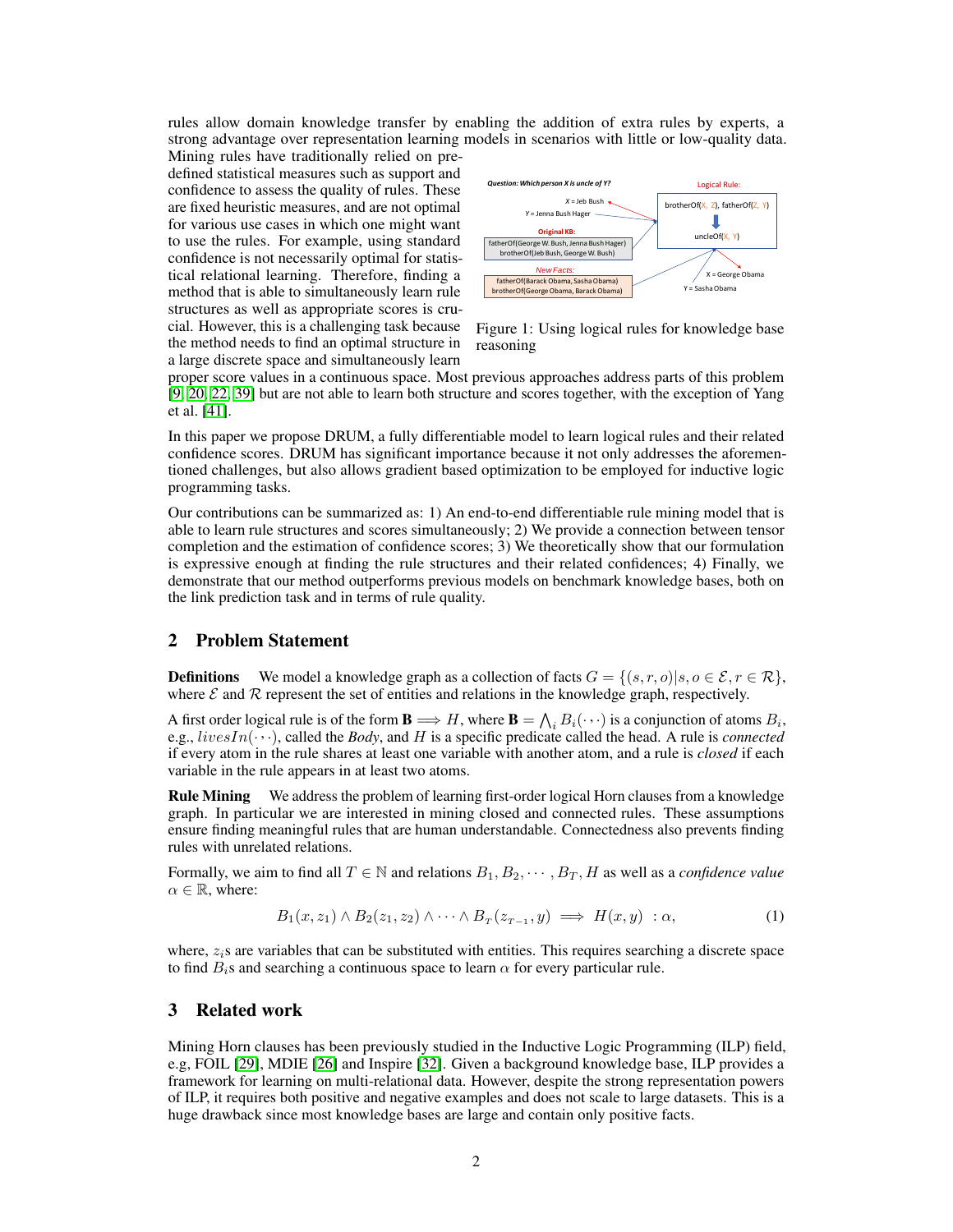Recent rule mining methods such as AMIE+ [15] and Ontological Pathfinding (OP) [5] use predefined metrics such as confidence and support and take advantage of various parallelization and partitioning techniques to speed up the counting process. However, they still suffer from the inherent limitations of relying on predefined confidence and discrete counting.

Most recent knowledge base rule mining approaches fall under the same category as ILP and OP. However, Yang et al. [40] show that one can also use graph embeddings to mine rules. They introduce DistMult, a simple bilinear model for learning entity and relation representations. The relation representations learned via the bilinear model can capture compositional relational semantics via matrix multiplications. For example, if the rule  $B_1(x, y) \wedge B_2(y, z) \implies H(x, z)$  holds, then intuitively so should  $A_{B_1}A_{B_2} \approx A_H$ . To mine rules, they use the Frobenius norm to search for all possible pairs of relations with respect to their compositional relevance to each head. In a more recent approach Omran et al. [28] improve this method by leveraging pruning techniques and computing traditional metrics to scale it up to larger knowledge bases.

In [16] the authors proposed a RESCAL-based model to learn from paths in KGs. More recently, Yang et al. [41] provide the first fully differentiable rule mining method based on TensorLog [6], Neural LP. They estimate the graph structure via constructing TensorLog operators per relation using a portion of the knowledge graph. Similar to us, they chain these operators to compute a score for each triplet, and learn rules by maximizing this score. As we explain in Section 4.1, this formulation is bounded to a fixed length of rules. To overcome this limitation, Neural LP uses an LSTM and attention mechanisms to learn variable rule lengths. However, it can be implied from Theorem 1 that its formulation has theoretical limitations on the rules it can produce.

There are some other interesting works [7, 14, 25, 30] which learn rules in a differentiable manner. However, they need to learn embeddings for each entity in the graph and they do link prediction not only based on the learned rules but also the embeddings. Therefore we exclude them from our experiment section.

## 4 Methodology

To provide intuition about each part of our algorithm we start with a vanilla solution to the problem. We then explain the drawbacks of the this approach and modify the suggested method step-by-step to makes the challenges of the problem more clear and provides insight into different parts of the suggested algorithm.

We begin by defining a one-to-one correspondence between the elements of  $\mathcal{E}$  and  $\{v_1, ..., v_n\}$ , where *n* is the number of entities and  $v_i \in \{0,1\}^n$  is a vector with 1 at position *i* and 0 otherwise. We also define  $A_{B_r}$  as the adjacency matrix of the knowledge base with respect to relation  $B_r$ ; the  $(i, j)$ <sup>th</sup> elements of  $A_{B_r}$  equals to 1 when the entities corresponding to  $v_i$  and  $v_j$  have relation  $B_r$ , and 0 otherwise.

## 4.1 A Compact Differentiable Formulation

To approach this inherently discrete problem in a differentiable manner, we utilize the fact that using the above notations for a pair of entities  $(x, y)$  the existence of a chain of atoms such as

$$
B_1(x, z_1) \wedge B_2(z_1, z_2) \wedge \cdots \wedge B_r(z_{r-1}, y) \tag{2}
$$

is equivalent to  $\mathbf{v}_x^T \cdot \mathbf{A}_{B_1} \cdot \mathbf{A}_{B_2} \cdots \mathbf{A}_{B_T} \cdot \mathbf{v}_y$  being a positive scalar. This scalar is equal to the number of paths of length  $T$  connecting  $x$  to  $\hat{y}$  which traverse relation  $B_{r_i}$  at step  $i$ . It is straightforward to show that for each head relation H, one can learn logical rules by finding an appropriate  $\alpha$  in

$$
\omega_{H}(\alpha) \doteq \sum_{s} \alpha_{s} \prod_{k \in p_{s}} \mathbf{A}_{B_{k}}
$$
\n(3)

that maximizes

$$
O_H(\alpha) \doteq \sum_{(x,H,y)\in KG} \mathbf{v}_x^T \omega_H(\alpha) \mathbf{v}_y,\tag{4}
$$

where s indexes over all potential rules with maximum length of  $T$ , and  $p_s$  is the ordered list of relations related to the rule indexed by s.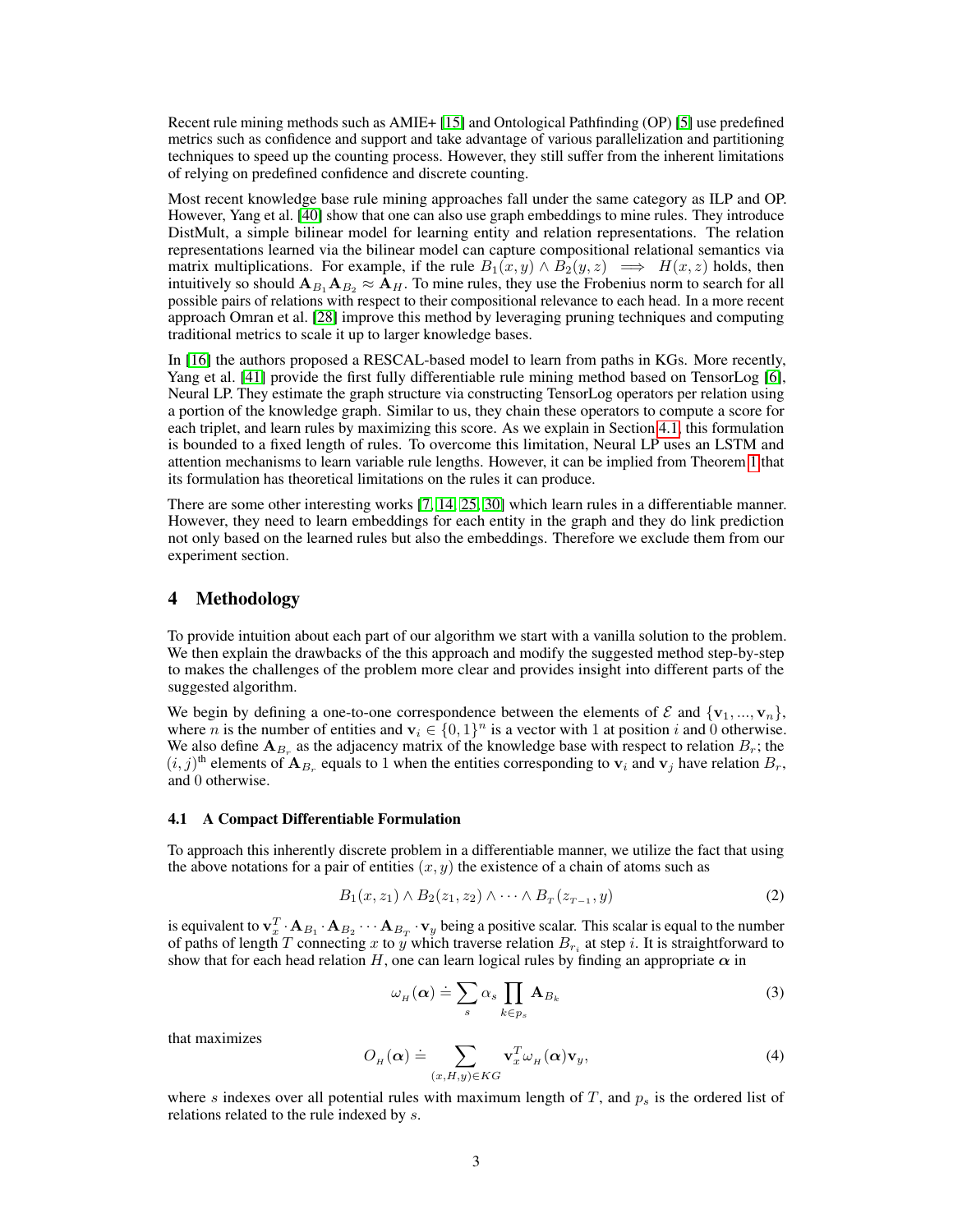However, since the number of learnable parameters in  $O_{H}(\alpha)$  can be exceedingly large, i.e.  $\mathcal{O}(|\mathcal{R}|^T)$ , and the number of observed pairs  $(x, y)$  which satisfy the head H are usually small, direct optimization of  $O_H(\alpha)$  falls in the regime of over-parameterization and cannot provide useful results. To reduce the number of parameters one can rewrite  $\omega_H(\alpha)$  as

$$
\Omega_{H}(\mathbf{a}) \doteq \prod_{i=1}^{T} \sum_{k=1}^{|\mathcal{R}|} a_{i,k} \mathbf{A}_{B_k}.
$$
\n(5)

This reformulation significantly reduces the number of parameters to  $TR$ . However, the new formulation can only learn rules with fixed length T. To overcome this problem, we propose to modify  $\Omega_{H}({\bf a})$  to

$$
\Omega_H^I(\mathbf{a}) \doteq \prod_{i=1}^T (\sum_{k=0}^{|\mathcal{R}|} a_{i,k} \mathbf{A}_{B_k}), \tag{6}
$$

where we define a new relation  $B_0$  with an identity adjacency matrix  $A_{B_0} = I_n$ . With this change, the expansion of  $\Omega_H^I$  includes all possible rule templates of length T or smaller with only  $T(|\mathcal{R}|+1)$ free parameters.

Although  $\Omega_{\rm H}^I$  considers all possible rules lengths, it is still constrained in learning the correct rule confidences. As we will show in the experiments Section 5.3, this formulation (as well as Neural LP [41]) inevitably mines incorrect rules with high confidences. The following theorem provides insight about the restricted expressive power of the rules obtained by  $\Omega_h^I$ .

**Theorem 1.** If  $R_o$ ,  $R_s$  are two rules of length  $T$  obtained by optimizing the objective related to  $\Omega^I_{\mu}$ , with confidence values  $\alpha_o$ ,  $\alpha_s$ , then there exists  $\ell$  rules of length  $T$ ,  $R_1$ ,  $R_2$ ,  $\cdots$ ,  $R_\ell$ , with confidence *values*  $\alpha_1, \alpha_2, \cdots, \alpha_\ell$  *such that:* 

$$
d(R_o, R_1) = d(R_{\ell}, R_s) = 1 \text{ and } d(R_o, R_s) \leq \ell + 1,d(R_l, R_{l+1}) = 1 \text{ and } \alpha_l \geq \min(\alpha_o, \alpha_s) \text{ for } 1 \leq l \leq \ell,
$$

*where* d(., .) *is a distance between two rules of the same size defined as the number of mismatched atoms in their bodies.*

*Proof.* The proof is provided in the supplementary file.

$$
\qquad \qquad \Box
$$

To further explain Theorem 1, consider an example knowledge base with only two meaningful logical rules of body length  $T = 3$ , i.e.  $R_o$  and  $R_s$  such that they do not share any body atoms. According to Theorem 1, learning these two rules by optimizing  $O<sup>I</sup><sub>H</sub>(\mathbf{a})$  leads to learning at least  $\ell \geq 2$  other rules, since  $d(R_o, R_s) = 3$ , with confidence values greater than  $min(\alpha_o, \alpha_s)$ . This means we inevitably learn at least 2 additional incorrect rules with substantial confidence values.

Theorem 1 also entails other undesirable issues, for example the resulting list of rules may not have the correct order of importance. More specifically, a rule might have higher confidence value just because it is sharing an atom with another high confidence rule. Thus confidence values are not a direct indicator of rule importance. This reduces the interpretability of the output rules.

We must note that all previous differentiable rule mining methods based on  $\Omega_H({\bf a})$  suffer from this limitation. For example Yang et al. [41] has this limitation for rules with maximum length. Section 5.3 illustrates these drawbacks using examples of mined rules.

#### 4.2 DRUM

Recall that the number of confidence values for rules of length T or smaller is  $(|\mathcal{R}| + 1)^T$ . These values can be viewed as entries of a T dimensional tensor where the size of each axis is  $|\mathcal{R}| + 1$ . To be more specific, we put the confidence value of the rule with body  $B_{r_1} \wedge B_{r_2} \wedge \cdots \wedge B_{r_T}$  at position  $(r_1, r_2, \ldots, r_T)$  in the tensor and we call it the *confidence value tensor*.

It can be shown that the final confidences obtained by expanding  $\Omega_h^I(\mathbf{a})$  are a rank one estimation of the *confidence value tensor*. This interpretation makes the limitation of  $\Omega_{\mu}^{I}(\mathbf{a})$  more clear and provides a natural connection to the tensor estimation literature. Since a low-rank approximation (not provides a natural connection to the tensor estimation literature. Since a low-rank approximation (not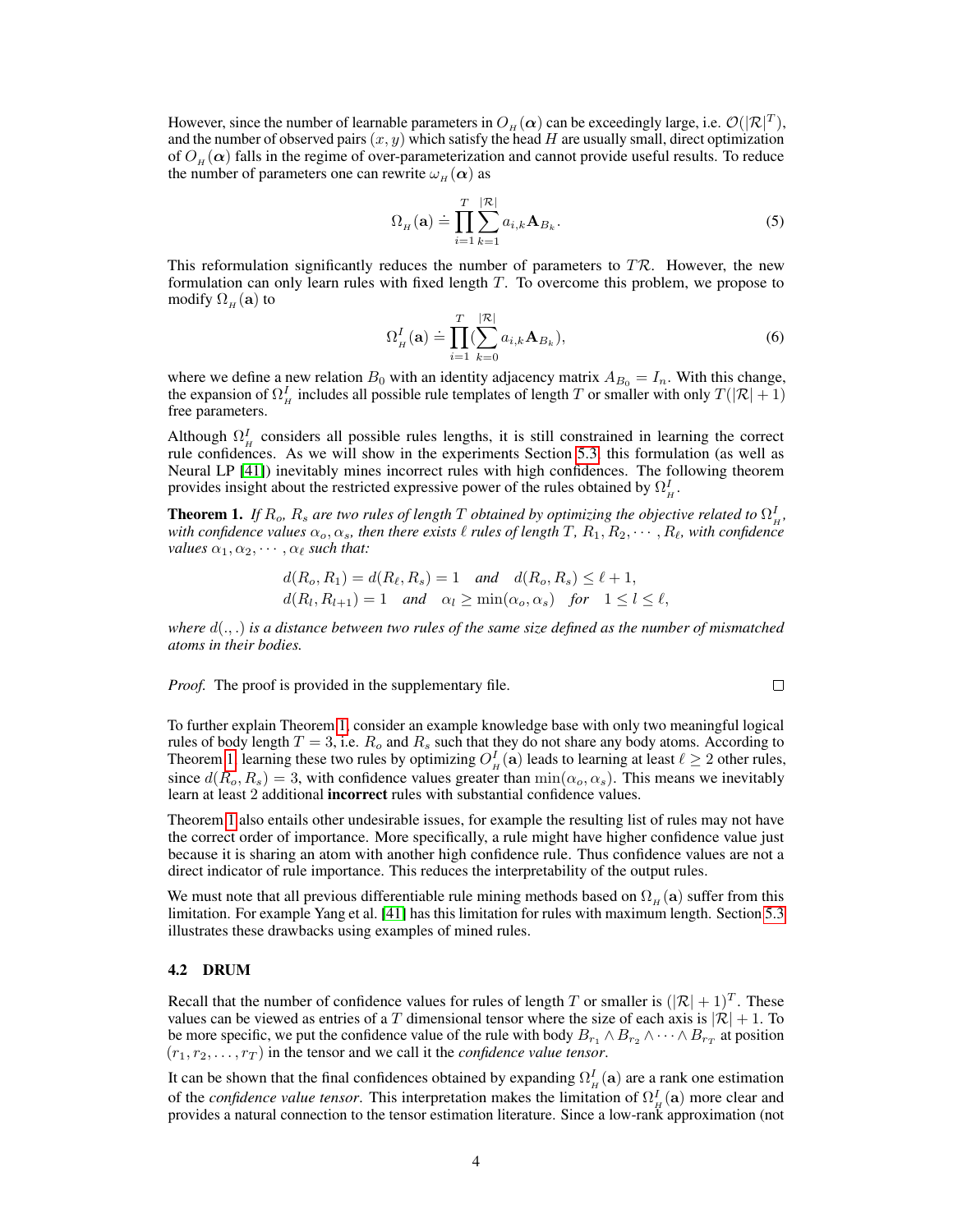just rank one) is a popular method for tensor approximation, we use it to generalize  $\Omega^I_{\!H}(\bf a)$ . The  $\Omega$ related to rank L approximation can be formulated as

$$
\Omega_H^L(\mathbf{a}, L) \doteq \sum_{j=1}^L \{ \prod_{i=1}^T \sum_{k=0}^{|\mathcal{R}|} a_{j,i,k} \mathbf{A}_{B_k} \}.
$$
\n<sup>(7)</sup>

In the following theorem, we show that  $\Omega_h^L(\boldsymbol{a},L)$  is powerful enough to learn any set of logical rules, without including unrelated ones.

**Theorem 2.** For any set of rules  $R_1, R_2, \cdots, R_r$  and their associated confidence values  $\alpha_1, \alpha_2, \cdots, \alpha_r$  there exists an  $L^*$ , and  $\boldsymbol{a^*}$ , such that:

$$
\Omega_H^L(\boldsymbol{a}^*, L^*) = \alpha_1 R_1 + \alpha_2 R_2 \cdots + \alpha_r R_r.
$$

*Proof.* To prove the theorem we will show that one can find a  $a^*$  for  $L^* = r$  such that the requirements are met. Without loss of generality, assume  $R_j$  (for some  $1 \leq j \leq r$ ) is of length  $t_0$  and consists of body atoms  $B_{r_1}, B_{r_2}, \cdots, B_{r_{t_0}}$ . By setting  $a_{j,i,k}^*$ 

$$
a_{j,i,k}^* = \begin{cases} \alpha_j \delta_{r_1(k)} & \text{if } i = 1\\ \delta_{r_i(k)} & \text{if } 1 < i \leq t_0\\ \delta_{0(k)} & \text{if } t_0 < i \end{cases}
$$

it is easy to show that  $\mathbf{a}^*$  satisfies the condition in Theorem 2. Let's look at  $\Omega_R^L(\mathbf{a}^*, L^*)$  for each j:

$$
\prod_{i=1}^T \sum_{k=1}^{|\mathcal{R}|} a_{j,i,k}^* \mathbf{A}_{B_k} = \alpha_j \mathbf{A}_{B_{r_1}} \cdot \mathbf{A}_{B_{r_2}} \cdots \mathbf{A}_{B_{r_{t_0}}} \cdot \mathbf{I} \cdots \mathbf{I} = \alpha_j R_j.
$$
\n
$$
\mathcal{L}_{\mathcal{G}}(a^*, L^*) = \sum \alpha_j R_j.
$$

Therefore  $\Omega^L_{_H}$  $(\boldsymbol{a}$  $) = \sum \alpha_j R_j$ .

Note the number of learnable parameters in  $\Omega_H^L$  is now  $LT(|\mathcal{R}|+1)$ . However, this is just the number of free parameters for finding the rules for a single head relation, learning the rules for all relations in knowledge graph requires estimating  $LT(|\mathcal{R}|+1) \cdot |\mathcal{R}|$  parameters, which is  $\mathcal{O}(|\mathcal{R}|^2)$  and can be potentially large. Also, the main problem that we haven't addressed yet, is that direct optimization of the objective related to  $\Omega_H^L$  learns parameters of rules for different head relations separately, therefore learning one rule can not help in learning others.

Before we explain how RNNs can solve this problem, we would like to draw your attention to the fact that some pairs of relations cannot be followed by each other, or have a very low probability of appearing together. Consider the family knowledge base, where the entities are people and the relations are familial ties like fatherOf, AuntOf, wifeOf, etc. If a node in the knowledge graph is fatherOf, it cannot be wife\_of another node because it has to be male. Therefore the relation wife\_of never follows the relation father\_of. This kind of information can be useful in estimating logical rules for different head relations and can be shared among them.

To incorporate this observation in our model and to alleviate the mentioned problems, we use  $L$ bidirectional RNNs to estimate  $a_{j,i,k}$  in equation 7:

$$
\mathbf{h}_{i}^{(j)}, \mathbf{h}_{T-i+1}^{\prime(j)} = \mathbf{BiRNN}_{j}(\mathbf{e}_{H}, \mathbf{h}_{i-1}^{(j)}, \mathbf{h}_{T-i}^{\prime(j)}),
$$
\n(8)

$$
[a_{j,i,1},\cdots,a_{j,i,|\mathcal{R}|+1}] = f_{\theta}([\mathbf{h}_i^{(j)},\mathbf{h}_{T-i+1}^{(j)}]),
$$
\n(9)

where h and h' are the hidden-states of the forward and backward path RNNs, respectively, both of which are zero initialized. The subindexes of the hidden states denote their time step, and their superindexes identify their bidirectional RNN.  $e_H$  is the embedding of the head relation H for which we want to learn a probabilistic logic rule, and  $f_\theta$  is a fully connected neural network that generates the coefficients from the hidden states of the RNNs.

We use a bidirectional RNN instead of a normal RNN because it is capable of capturing information about both backward and forward order of which the atoms can appear in the rule. In addition, sharing the same set of recurrent networks for all head predicates (for all  $\hat{\Omega}_{H}^{L}$ ) allows information to be shared from one head predicate to another.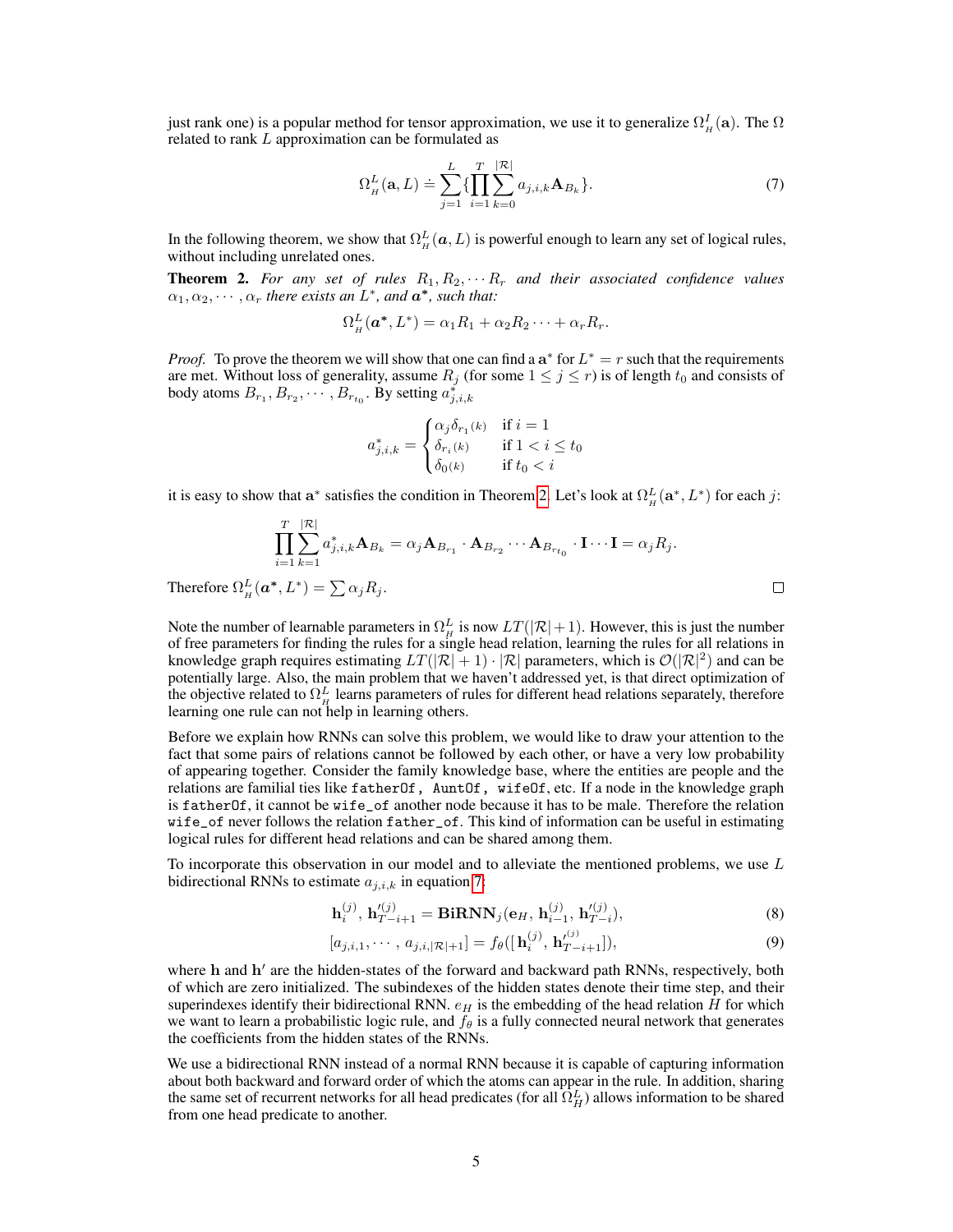## 5 Experiments

In this section we evaluate DRUM on statistical relation learning and knowledge base completion. We also empirically assess the quality and interpretability of the learned rules.

We implement our method in TensorFlow [1] and train on Tesla K40 GPUs. We use ADAM [19] with learning rate and batch size of 0.001 and 64, respectively. We set both the hidden state dimension and head relation vector size to 128. We did gradient clipping for training the RNNs and used LSTMs [17] for both directions.  $f_\theta$  is a single layer fully connected. We followed the convention in the existing literature [41] of splitting the data into three categories of facts, train, and test. The code and the datasets for all the experiments will be publicly available.

## 5.1 Statistical Relation Learning

Datasets: Our experiments were conducted on three different datasets [20]. The Unified Medical Language System (UMLS) consists of biomedical concepts such as drug and disease names and relations between them such as diagnosis and treatment. Kinship contains kinship relationships among members of a Central Australian native tribe. The Family data set

|          |  | Table 1: Dataset statistics for statistical relation |  |
|----------|--|------------------------------------------------------|--|
| learning |  |                                                      |  |

|                | #Triplets | <b>#Relations</b> | #Entities |
|----------------|-----------|-------------------|-----------|
| Family         | 28356     | 12                | 3007      |
| <b>UMLS</b>    | 5960      | 46                | 135       |
| <b>Kinship</b> | 9587      | 25                | 104       |

contains the bloodline relationships between individuals of multiple families. Statistics about each data set are shown in Table 1.

We compared DRUM to its state of the art differentiable rule mining alternative, Neural LP [41]. To show the importance of having a rank greater than one in DRUM, we test two versions, DRUM-1 and DRUM-4, with  $L = 1$  and  $L = 4$  (rank 4), respectively.

To the best of our knowledge, NeuralLP and DRUM are the only scalable  $<sup>1</sup>$  and differentiable</sup> methods that provide reasoning on KBs without the need to use embeddings of the entities at test time, and provide prediction solely based on the logical rules. Other methods like NTPs [25, 30] and MINERVA [8], rely on *some type of learned* embeddings at training and test time. Since rules are interpretable and embeddings are not, this puts our method and NeuralLP in fully-interpretable category while others do not have this advantage (therefore its not fair to directly compare them with each other). Moreover, methods that rely on embeddings (fully or partially) are prone to having worse results in inductive tasks, as partially shown in the experiment section. Nonetheless we show the results of the other methods in the appendix.

Table 2: Experiment results with maximum rule length 2 and 3

|       |           | Family     |     |       | <b>UMLS</b> |     |     | <b>Kinship</b> |     |            |     |       |     |
|-------|-----------|------------|-----|-------|-------------|-----|-----|----------------|-----|------------|-----|-------|-----|
|       |           |            |     | Hits@ |             |     |     | Hits@          |     |            |     | Hits@ |     |
|       |           | <b>MRR</b> | 10  | 3     |             | MRR | 10  | 3              |     | <b>MRR</b> | 10  | 3     |     |
|       | Neural-LP | .91        | .99 | .96   | .86         | .75 | .92 | .86            | .62 | .62        | .91 | .69   | .48 |
| $T=2$ | DRUM-1    | .92        | 1.0 | .98   | .86         | .80 | .97 | .93            | .66 | .51        | .85 | .59   | .34 |
|       | DRUM-4    | .94        | 1.0 | .99   | .89         | .81 | .98 | .94            | .67 | .60        | .92 | .69   | .44 |
|       | Neural-LP | .88        | .99 | .95   | .80         | .72 | .93 | .84            | .58 | .61        | .89 | .68   | .46 |
| $T=3$ | DRUM-1    | .91        | .99 | .96   | .85         | .77 | .96 | .92            | .63 | .57        | .88 | .66   | .43 |
|       | DRUM-4    | .95        | .99 | .98   | .91         | .80 | .97 | .92            | .66 | .61        | .91 | .71   | .46 |

Table 2 shows link prediction results for each dataset in two scenarios with maximum rule length two and three. The results demonstrate that DRUM empirically outperforms Neural-LP in both cases  $T = 2, 3$ . Moreover it illustrates the importance of having a rank higher than one in estimating confidence values. We can see a more than seven percent improvement on some metrics for UMLS, and meaningful improvements in all other datasets. We believe DRUM's performance over Neural LP

<sup>&</sup>lt;sup>1</sup>e.g., On the Kinship dataset DRUM takes 1.2 minutes to run vs +8 hours for NTP(- $\lambda$ ) [30] on the same machine.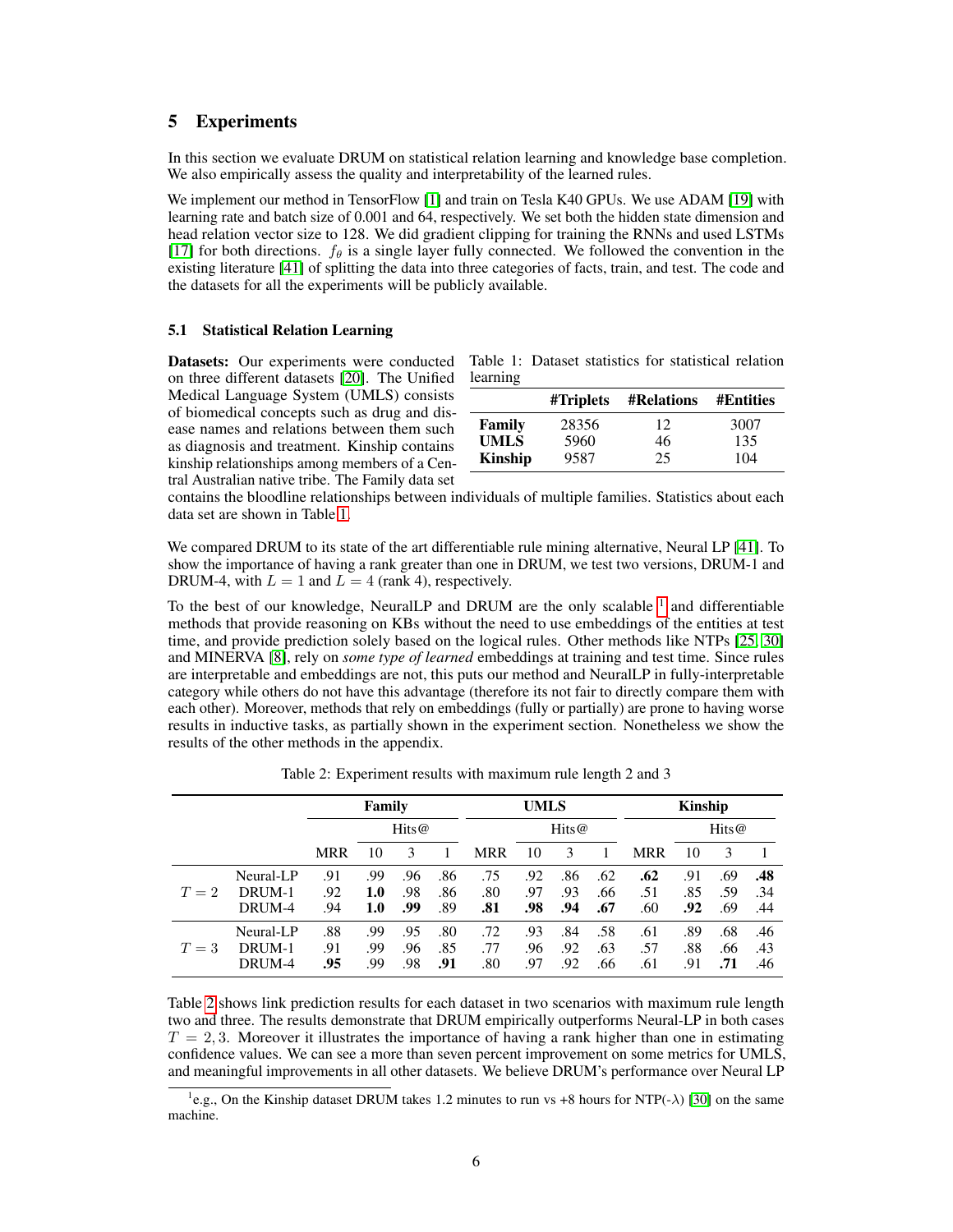is due to its high rank approximation of rule confidences and its use of bidirectional LSTM to capture forward and backward ordering criteria governing the body relations according to the ontology.

#### 5.2 Knowledge Graph Completion

We evaluate our proposed model in inductive and transductive link prediction tasks on two widely used knowledge graphs WordNet [18, 24] and Freebase [3]. WordNet is a knowledge base constructed to produce an intuitively usable dictionary, and Freebase is a growing knowledge base of general facts. In the experiment we use WN18RR [10], a subset of WordNet, and FB15K-237 [36], which both are more challenging versions of WN18 and FB15K [4] respectively. The statistics of these knowledge bases are summarized in Table 3. We also present our results on WN18 [4] in the appendix.

For transductive link prediction we compare DRUM to several state-of-the-art models, including Dist-Mult [40], ComplEx [37], Gaifman [27], TransE [4], ConvE [10], and most importantly Neural-LP. Since NTP(- $\lambda$ ) [30] are not scalable to WN18 or FB15K, we could not present results on larger datasets. Also dILP [14], unlike our method requires negative examples which is hard to obtain under Open World Assumption (OWA) of modern KGs and dILP is memory-expensive as authors admit, which cannot scale to the size of large KGs, thus we can not compare numerical results here.

Table 3: Datasets statistics for Knowledge base completion.

|           | WN18RR | <b>FB15K-237</b> |
|-----------|--------|------------------|
| #Train    | 86,835 | 272,155          |
| #Valid    | 3,034  | 17,535           |
| #Test     | 3,134  | 20,466           |
| #Relation | 11     | 237              |
| #Entity   | 40,943 | 14.541           |

In this experiment for DRUM we set the rank of the estimator  $L = 3$  for both datasets. The results are reported without any hyperparamter tuning. To train the model, we split the training file into facts and new training file with the ratio of three to one. Following the evaluation method in Bordes et al. [4], we use filtered ranking; table 4 summarizes our results.

|                       | <b>WN18RR</b> |      |             |      | <b>FB15K-237</b> |      |             |      |  |
|-----------------------|---------------|------|-------------|------|------------------|------|-------------|------|--|
|                       |               |      | <b>Hits</b> |      |                  |      | <b>Hits</b> |      |  |
|                       | <b>MRR</b>    | @10  | @3          | @1   | <b>MRR</b>       | @10  | @3          | @1   |  |
| <b>R-GCN</b> [31]     |               |      |             |      | .248             | .417 | .258        | .153 |  |
| DistMult [40]         | .43           | 49   | .44         | .39  | .241             | .419 | .263        | .155 |  |
| Conv $E[10]$          | .43           | .52  | .44         | .40  | .325             | .501 | .356        | .237 |  |
| ComplEx [37]          | .44           | .51  | .46         | .41  | .247             | .428 | .275        | .158 |  |
| TuckER <sup>[2]</sup> | .470          | .526 | .482        | .443 | .358             | .544 | .394        | .266 |  |
| ComplEx-N3 [21]       | .47           | .54  |             |      | .35              | .54  |             | -    |  |
| RotatE [35]           | .476          | .571 | .492        | .428 | .338             | .533 | .375        | .241 |  |
| Neural LP [41]        | .435          | .566 | .434        | .371 | .24              | .362 |             |      |  |
| <b>MINERVA [8]</b>    | .448          | .513 | .456        | .413 | .293             | .456 | .329        | .217 |  |
| Multi-Hop [23]        | .472          | .542 |             | .437 | .393             | .544 |             | .329 |  |
| DRUM $(T=2)$          | .435          | .568 | .435        | .370 | .250             | .373 | .271        | .187 |  |
| DRUM $(T=3)$          | .486          | .586 | .513        | .425 | .343             | .516 | .378        | .255 |  |

Table 4: Transductive link prediction results. The results are taken from [21, 41] and [35]

The results clearly show DRUM empirically outperforms Neural-LP for all metrics on both datasets. DRUM also achieves state of the art Hit@1, Hit@3 as well as MRR on WN18RR among all methods (including the embedding based ones).

It is important to note that comparing DRUM with embedding based methods solely on accuracy is not a fair comparison, because unlike DRUM they are black-box models that do not provide interpretability. Also, as we will demonstrate next, embedding based methods are not capable of reasoning on previously unseen entities.

For the inductive link prediction experiment, the set of entities in the test and train file need to be disjoint. To force that condition, after randomly selecting a subset of test tuples to be the new test file,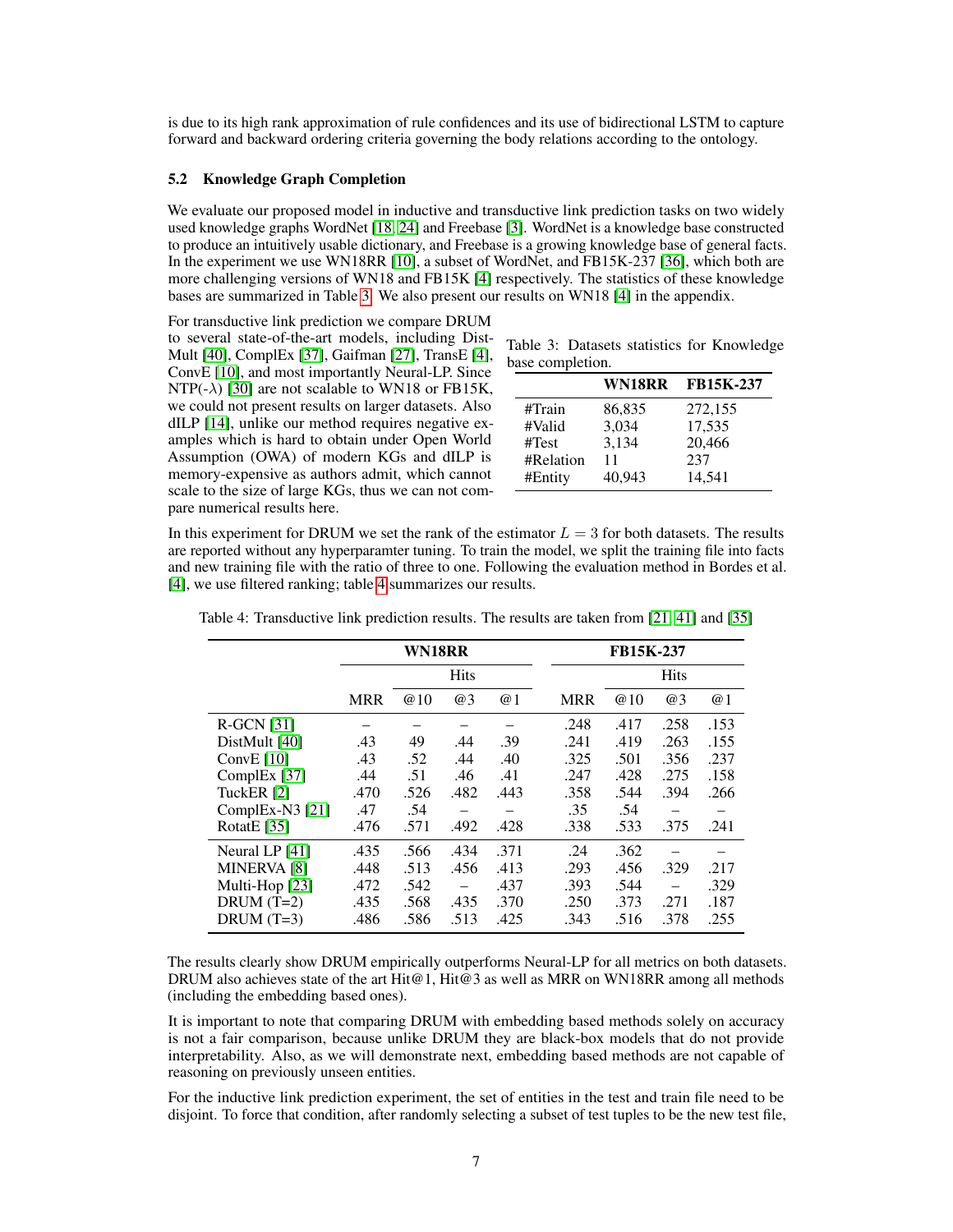|             | <b>WN18</b> | FB15K-237 | $T=2$  | Neural LP DRUM |    |
|-------------|-------------|-----------|--------|----------------|----|
| TransE      | 0.01        | 0.53      | father |                |    |
| Neural LP   | 94.49       | 27.97     | sister |                | 10 |
| <b>DRUM</b> | 95.21       | 29.13     | uncle  |                |    |

Table 5: Inductive link prediction Hits@10 metrics.

we omit any tuples from the training file with the entity in the new test file. Table 5 summarizes the inductive results for Hits@10.

Table 6: Human assessment of number of

consecutive correct rules

It is reasonable to expect a significant drop in the performance of the embedding based methods in the inductive setup. The result of Table 5 clearly shows that fact for the TransE method. The table also demonstrates the superiority of DRUM to Neural LP in the inductive regime. Also for Hits@1 and Hits@3, the results of DRUM are about 1 percent better than NeuralLP and for the TransE all the values are very close to zero.

### 5.3 Quality and Interpretability of the Rules

As stated in Section 1, an important advantage of rules as a reasoning mechanism is their comprehensibility by humans. To evaluate the quality and interpretability of rules mined by DRUM we perform two experiments. Throughout this section we use the *family* dataset for demonstration purposes as it is more tangible. Other datasets like *umls* yield similar results.

We use human annotation to quantitatively assess rule quality of DRUM and Neural LP. For each system and each head predicate, we ask two blind annotators<sup>2</sup> to examine each system's sorted list of rules. The annotators were instructed to identify the first rule they perceive as erroneous. Table 6 depicts the number of correct rules before the system generates an erroneous rule.

The results of this experiment demonstrate that rules mined by DRUM appear to be better sorted and are perceived to be more accurate.

We also sort the rules generated by each system based on their assigned confidences and show the three top rules<sup>3</sup> in Table 7. Logically incorrect rules are highlighted by *italic-red*. This experiment shows two of the three top ranked rules generated by Neural LP are incorrect (for both head predicates wife and son).

These errors are inevitable because it can be shown that for rules of maximum length  $(T)$ , the estimator of Neural LP provides a rank one estimator for the *confidence value tensor* described in Section 4.2. Thus according to Theorem 1 the second highest confidence rule generated by Neural LP has to share a body atom with the first rule. For example the rule brother( $B, A$ )  $\rightarrow$  son( $B, A$ ), even though incorrect, has a high confidence due to sharing the body atom brother with the highest confidence rule (first rule). Since DRUM does not have this limitation it can be seen that the same does not happen for rules mined by DRUM.

|             |                                                        | Tuble 7: Top 5 rates countied by each system fearing on fumily dataset |                                                       |
|-------------|--------------------------------------------------------|------------------------------------------------------------------------|-------------------------------------------------------|
| Neural LP   | brother(B, A) $\leftarrow$ sister(A, B)                | wife(C, A) $\leftarrow$ husband(A, B), husband(B, C)                   | $son(C, A) \leftarrow son(B, A)$ , brother(C, B)      |
|             | brother(C, A) $\leftarrow$ sister(A, B), sister(B, C)  | wife(B, A) $\leftarrow$ husband(A, B)                                  | $son(B, A) \leftarrow brother(B, A)$                  |
|             | brother(C, A) $\leftarrow$ brother(A, B), sister(B, C) | $wife(C, A) \leftarrow daughter(B, A)$ , husband(B, C)                 | $son(C, A) \leftarrow son(B, A)$ , mother(B, C)       |
| <b>DRUM</b> | brother(C, A) $\leftarrow$ nephew(A, B), uncle(B, C)   | wife(A, B) $\leftarrow$ husband(B, A)                                  | $son(C, A) \leftarrow nephew(A, B)$ , brother(B, C)   |
|             | brother(C, A) $\leftarrow$ nephew(A, B), nephew(C, B)  | wife(C, A) $\leftarrow$ mother(A, B), father(C, B)                     | $son(C, A) \leftarrow brother(A, B)$ , mother(C, B)   |
|             | brother(C, A) $\leftarrow$ brother(A, B), sister(B, C) | wife(C, A) $\leftarrow$ son(B, A), father(C, B)                        | $son(C, A) \leftarrow brother(A, B)$ , daughter(B, C) |

Table 7: Top 3 rules obtained by each system learned on *family* dataset

# 6 Conclusion

We present DRUM, a fully differentiable rule mining algorithm which can be used for inductive and interpretable link prediction. We provide intuition about each part of the algorithm and demonstrate its empirical success for a variety of tasks and benchmark datasets.

 $2$ Two CS students. The annotators are not aware which system produced the rules.

<sup>&</sup>lt;sup>3</sup>A complete list of top 10 rules is available in the supplementary materials.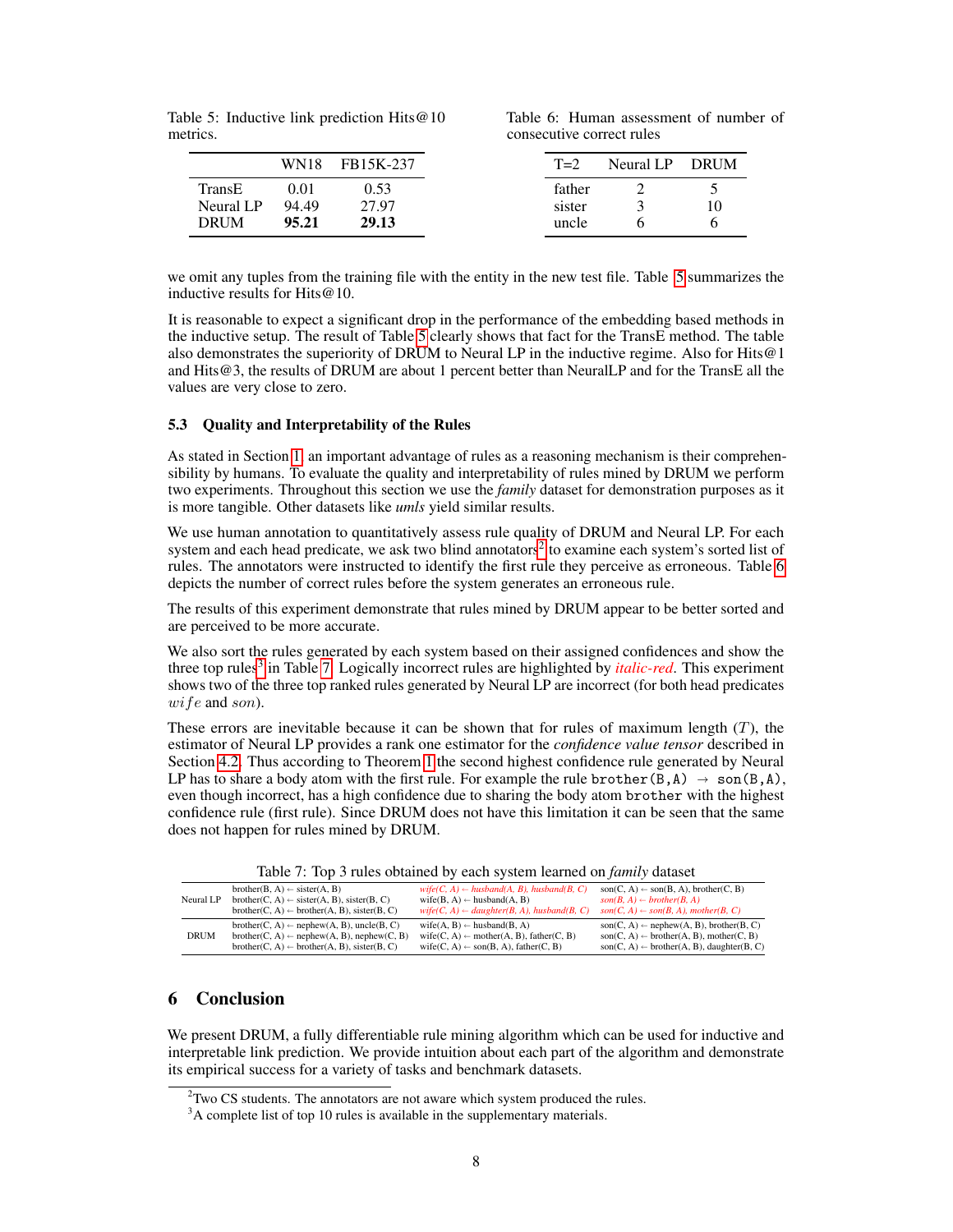DRUM's objective function is based on the Open World Assumption of KBs and is trained using only positive examples. As a possible future work we would like to modify DRUM to take advantage of negative sampling. Negative sampling has shown empirical success in representation learning methods and it may also be useful here. Another direction for future work would be to investigate an adequate way of combining differential rule mining with representation learning techniques.

## Acknowledgments

We thank Kazem Shirani for his valuable feedback. We thank Anthony Colas and Sourav Dutta for their help in human assessment of the rules. This work is partially supported by NSF under IIS Award #1526753 and DARPA under Award #FA8750-18-2-0014 (AIDA/GAIA).

## **References**

- [1] M. Abadi, A. Agarwal, P. Barham, E. Brevdo, Z. Chen, C. Citro, G. S. Corrado, A. Davis, J. Dean, M. Devin, S. Ghemawat, I. Goodfellow, A. Harp, G. Irving, M. Isard, Y. Jia, R. Jozefowicz, L. Kaiser, M. Kudlur, J. Levenberg, D. Mané, R. Monga, S. Moore, D. Murray, C. Olah, M. Schuster, J. Shlens, B. Steiner, I. Sutskever, K. Talwar, P. Tucker, V. Vanhoucke, V. Vasudevan, F. Viégas, O. Vinyals, P. Warden, M. Wattenberg, M. Wicke, Y. Yu, and X. Zheng. TensorFlow: Large-scale machine learning on heterogeneous systems, 2015. URL <https://www.tensorflow.org/>. Software available from tensorflow.org.
- [2] I. Balažević, C. Allen, and T. M. Hospedales. Tucker: Tensor factorization for knowledge graph completion. *arXiv preprint arXiv:1901.09590*, 2019.
- [3] K. Bollacker, C. Evans, P. Paritosh, T. Sturge, and J. Taylor. Freebase: a collaboratively created graph database for structuring human knowledge. In *Proceedings of the 2008 ACM SIGMOD international conference on Management of data*, pages 1247–1250. AcM, 2008.
- [4] A. Bordes, N. Usunier, A. Garcia-Duran, J. Weston, and O. Yakhnenko. Translating embeddings for modeling multi-relational data. In *Advances in neural information processing systems*, pages 2787–2795, 2013.
- [5] Y. Chen, S. Goldberg, D. Z. Wang, and S. S. Johri. Ontological pathfinding: Mining first-order knowledge from large knowledge bases. In *Proceedings of the 2016 International Conference on Management of Data*, pages 835–846. ACM, 2016.
- [6] W. W. Cohen. Tensorlog: A differentiable deductive database. *arXiv preprint arXiv:1605.06523*, 2016.
- [7] R. Das, S. Dhuliawala, M. Zaheer, L. Vilnis, I. Durugkar, A. Krishnamurthy, A. Smola, and A. McCallum. Go for a walk and arrive at the answer: Reasoning over paths in knowledge bases using reinforcement learning. *arXiv preprint arXiv:1711.05851*, 2017.
- [8] R. Das, S. Dhuliawala, M. Zaheer, L. Vilnis, I. Durugkar, A. Krishnamurthy, A. Smola, and A. McCallum. Go for a walk and arrive at the answer: Reasoning over paths in knowledge bases using reinforcement learning. *International Conference on Learning Representations.*, 2018.
- [9] L. De Raedt, A. Dries, I. Thon, G. Van den Broeck, and M. Verbeke. Inducing probabilistic relational rules from probabilistic examples. In *Twenty-Fourth International Joint Conference on Artificial Intelligence*, 2015.
- [10] T. Dettmers, P. Minervini, P. Stenetorp, and S. Riedel. Convolutional 2d knowledge graph embeddings. In *Thirty-Second AAAI Conference on Artificial Intelligence*, 2018.
- [11] X. Dong, E. Gabrilovich, G. Heitz, W. Horn, N. Lao, K. Murphy, T. Strohmann, S. Sun, and W. Zhang. Knowledge vault: A web-scale approach to probabilistic knowledge fusion. In *Proceedings of the 20th ACM SIGKDD international conference on Knowledge discovery and data mining*, pages 601–610. ACM, 2014.
- [12] T. Ebisu and R. Ichise. Toruse: Knowledge graph embedding on a lie group. In *Thirty-Second AAAI Conference on Artificial Intelligence*, 2018.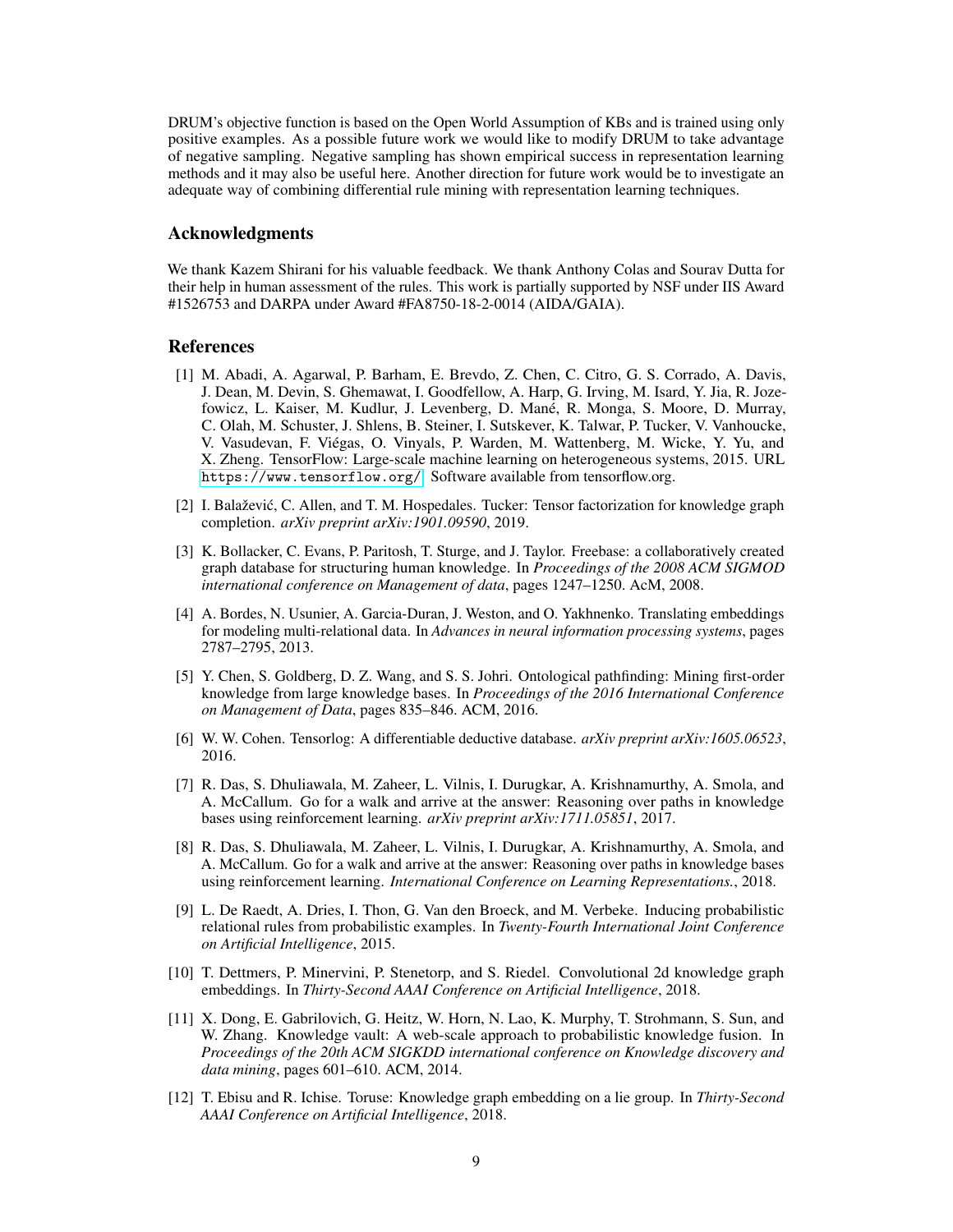- [13] J. Ellis, J. Getman, D. Fore, N. Kuster, Z. Song, A. Bies, and S. M. Strassel. Overview of linguistic resources for the tac kbp 2015 evaluations: Methodologies and results. In *TAC*, 2015.
- [14] R. Evans and E. Grefenstette. Learning explanatory rules from noisy data. *Journal of Artificial Intelligence Research*, 61:1–64, 2018.
- [15] L. Galárraga, C. Teflioudi, K. Hose, and F. M. Suchanek. Fast rule mining in ontological knowledge bases with amieplus. *The VLDB Journal—The International Journal on Very Large Data Bases*, 24(6):707–730, 2015.
- [16] K. Guu, J. Miller, and P. Liang. Traversing knowledge graphs in vector space. *arXiv preprint arXiv:1506.01094*, 2015.
- [17] S. Hochreiter and J. Schmidhuber. Long short-term memory. *Neural computation*, 9(8): 1735–1780, 1997.
- [18] A. Kilgarriff. Wordnet: An electronic lexical database, 2000.
- [19] D. P. Kingma and J. Ba. Adam: A method for stochastic optimization. *arXiv preprint arXiv:1412.6980*, 2014.
- [20] S. Kok and P. Domingos. Statistical predicate invention. In *Proceedings of the 24th international conference on Machine learning*, pages 433–440. ACM, 2007.
- [21] T. Lacroix, N. Usunier, and G. Obozinski. Canonical tensor decomposition for knowledge base completion. *arXiv preprint arXiv:1806.07297*, 2018.
- [22] N. Lao, T. Mitchell, and W. W. Cohen. Random walk inference and learning in a large scale knowledge base. In *Proceedings of the Conference on Empirical Methods in Natural Language Processing*, pages 529–539. Association for Computational Linguistics, 2011.
- [23] X. V. Lin, R. Socher, and C. Xiong. Multi-hop knowledge graph reasoning with reward shaping. In *Proceedings of the 2018 Conference on Empirical Methods in Natural Language Processing*, pages 3243–3253, 2018.
- [24] G. A. Miller. Wordnet: a lexical database for english. *Communications of the ACM*, 38(11): 39–41, 1995.
- [25] P. Minervini, M. Bosnjak, T. Rocktäschel, and S. Riedel. Towards neural theorem proving at scale. *arXiv preprint arXiv:1807.08204*, 2018.
- [26] S. Muggleton. Inverse entailment and progol. *New generation computing*, pages 245–286, 1995.
- [27] M. Niepert. Discriminative gaifman models. In *Proceedings of the 30th International Conference on Neural Information Processing Systems*, NIPS'16, pages 3413–3421, USA, 2016. Curran Associates Inc. ISBN 978-1-5108-3881-9. URL [http://dl.acm.org/citation.cfm?id=](http://dl.acm.org/citation.cfm?id=3157382.3157479) [3157382.3157479](http://dl.acm.org/citation.cfm?id=3157382.3157479).
- [28] P. G. Omran, K. Wang, and Z. Wang. Scalable rule learning via learning representation. In *IJCAI*, pages 2149–2155, 2018.
- [29] J. R. Quinlan. Learning logical definitions from relations. *Machine learning*, pages 239–266, 1990.
- [30] T. Rocktäschel and S. Riedel. End-to-end differentiable proving. In *Advances in Neural Information Processing Systems*, pages 3788–3800, 2017.
- [31] M. Schlichtkrull, T. N. Kipf, P. Bloem, R. Van Den Berg, I. Titov, and M. Welling. Modeling relational data with graph convolutional networks. In *European Semantic Web Conference*, pages 593–607. Springer, 2018.
- [32] P. Schüller and M. Benz. Best-effort inductive logic programming via fine-grained cost-based hypothesis generation. *Machine Learning*, 107(7):1141–1169, 2018.